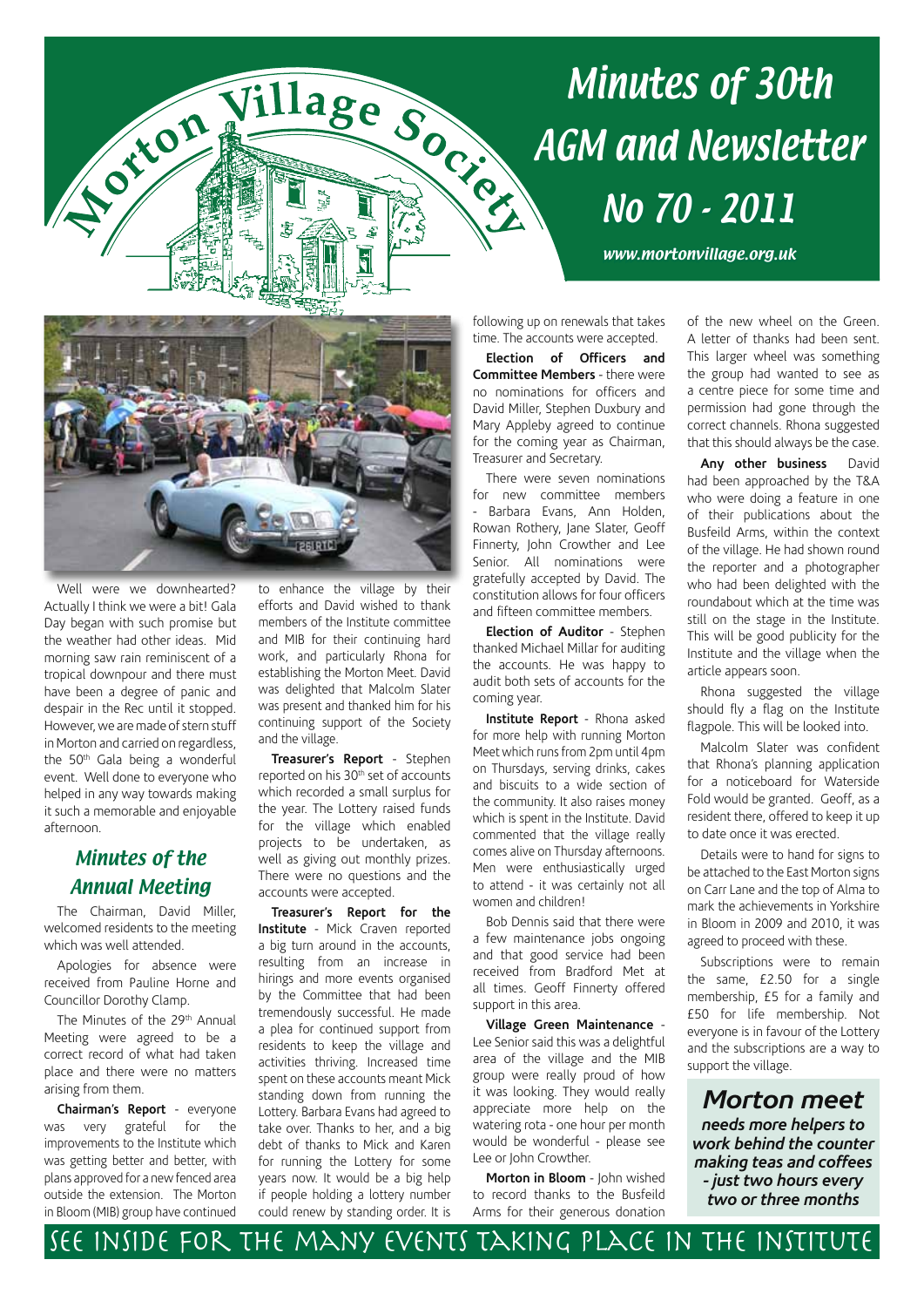

ave you ever wondered where the food you eat comes from? Do you feel there might be a better way of doing things than handing over your hard-earned cash to some faceless supermarket chain? Would you like to see more locally produced food available? These are the kind of questions that the Feast Morton group have been looking into and trying to do something about.

Feast Morton is a small group of volunteers who live in the village and are passionate about finding more sustainable ways of living that can improve our community and help the planet at the same time. The group has been around for a couple of years – you might have seen our local produce stall at the last two East Morton Galas. As well as attending the Gala, we have also planted communal fruit trees near Providence Row, donated funds and insectattracting bug-boxes to the village school for their environmental project, organised a wildfood foraging walk and, most recently, planted up herb pots next to the bus stop which anyone in the village is welcome to come and pick.

We've started small but have big ideas. If you've come across Incredible Edible Todmorden or Transition Towns, you'll have seen lots of inspiring ways to get good local food into our community. Our current focus is the idea of a community fruit orchard in the village recreation ground. This would be a fantastic resource for the village, with an abundant harvest of apples, pears and other fruit in the years to come as the trees grow and mature. We have identified several potential areas where there is space to plant a good number of small fruit trees, without affecting either peoples' use and enjoyment of the park, or residents who live in surrounding properties.

Bradford Council have granted permission for the project and we have put up a display in the Institute window with more information. We are holding an Apple Day event at the Institute on Saturday October 15th to give everyone in the village a chance to drop in, talk to us and have their say on the idea. There will also be refreshments and children's activities so look out for our posters. You can also drop us a line at feastmorton@hotmail.co.uk. If you are interested in sustainable food or other environmental issues and want to help to make a difference, please get in touch.





# Best Kept Garden/Frontage Results

**Gardens** - in first place, Rita and Donald Pinder, 91 Morton Lane. All their own work carefully sculptured conifers and a perfectly manicured garden. Well deserved, a really lovely garden.

Second - Stella and Mike Isaac, 12 Otley Mount. A lovely show! Another well stocked garden which offers seasonable displays throughout the year, the fragrant hyacinths in early spring were a picture!

Third - Mr & Mrs Dorsett, 6 The Butts. The 'Montana' in spring was beautiful, the pathway to the cottage door is complimented with this charming country garden style display.

**Frontage** - in first place, Mr & Mrs Thomas, 43 Green End Road. Less is more it is sometimes said, the simplicity and elegance of this display makes it a winner, changing with the seasons.

Second - Mr & Mrs Bolton, 27 Middlefield Court. An impressive variety of shrubs and potted plants provides an eye catching display to all passers by.

Third - Mr & Mrs Rider, 28 Mayhall Avenue. Petunias win the day here with this most attractive and colourful frontage, certainly enough to lift anyone's spirits travelling up the steep incline of Mayhall Avenue!

Congratulations to the winners and a thank you to this years judge.

#### Noticeboards for Waterside Fold

We are waiting for planning approval for the waterside fold notice boards – these have been applied for and we are awaiting the approval, hopefully they will be up within a few months time

#### Tuesday yoga class

Begins again on Tuesday, 4th October, 1pm until 3pm. This friendly group is run by Pat Overend and she suggests anyone who thinks they may like to give it a try, comes along for a free taster session, all abilities welcome. Tel 01535 661638

#### A letter from 'Ellie'

Dear friends and customers of East Morton,

As you will probably be aware, the Keighley Delivery Office is currently undergoing the final stages of the revision process. After enjoying a wonderful holiday in Cuba at the beginning of June, I returned to work to discover that many of the expected changes had already been implemented.

Selections have now been made and there will soon be a new delivery team for the area of East Morton. Adapting to the new working practices these past couple of weeks has left me precious little time to personally discuss these changes in detail, so please accept my apologies for that.

For those members of the community already aware, thank you for all the kind words and well wishes received. After being your post lady for almost six years, making deliveries six days a week, Morton has become a big part of my life – a very happy part.

I would like to sincerely thank you all for your endless support over the years and the warmth and friendliness of your hospitality. I have the greatest respect for the village life you all share and enjoy. I feel privileged to have been made to feel part of your community.

Morton has a big heart and shall always hold a special place in mine. Thank you all most sincerely.

Affectionately yours, Ellie (your post lady)

Postscript - The Delivery Office in Keighley said that Ellie is "devastated" and she is now delivering mail in Silsden. A letter of thanks has been sent to her.

*The Latin-inspired, easy to follow, calorie - burning, dance - fitness party. Feel the music and let loose!*

*East Morton Institute: Thursdays 7.30pm Cost £5 per class, (Loyalty cards available buy 10 sessions get one FREE!)*

*For more information contact Janice on 07967 956746 or e-mail info@fitfacts.co.uk*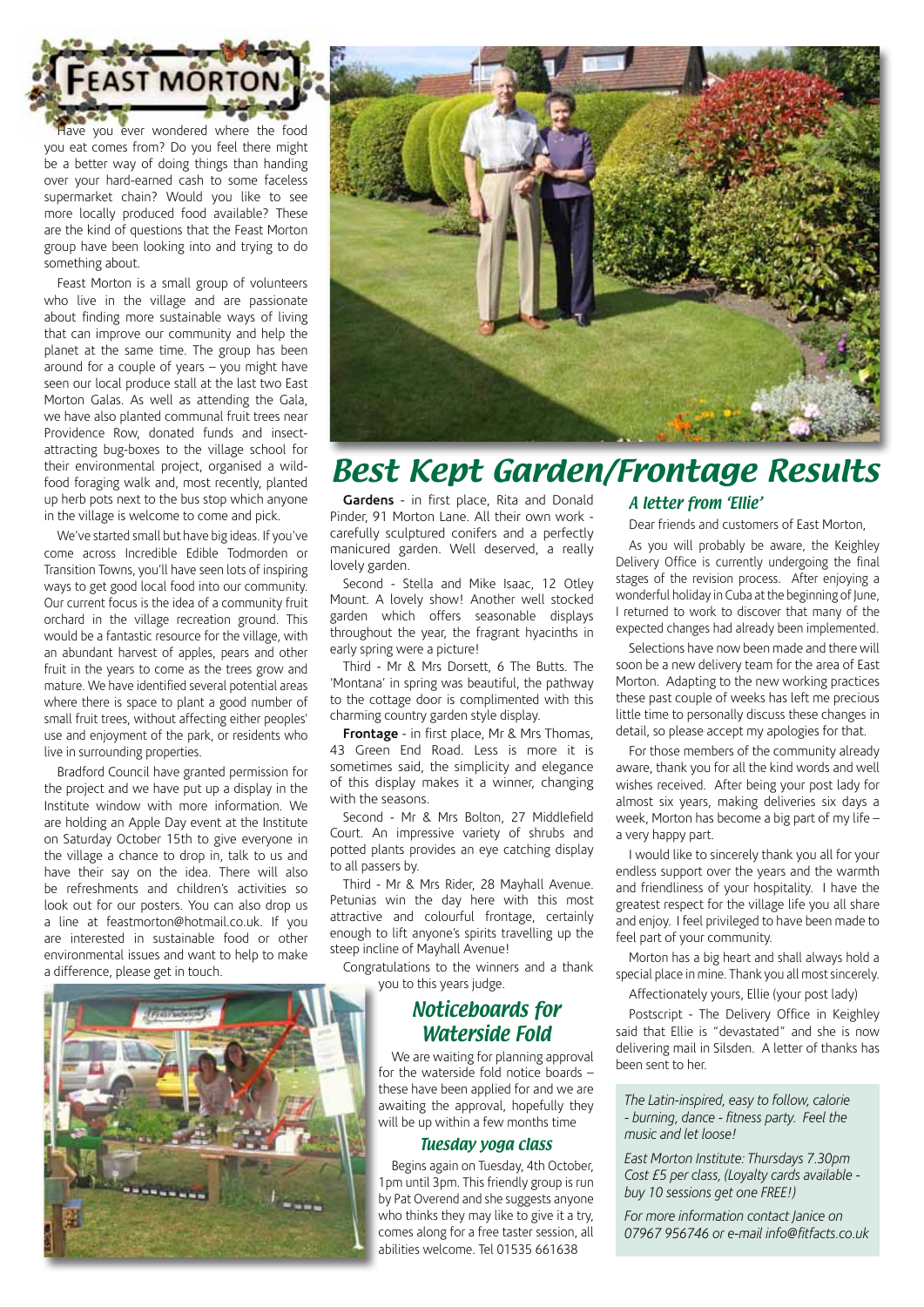# Morton Women's Institute

Our last article started with us having been out for a meal. We obviously enjoy these occasions because our last outing as a group was at the beginning of August when we travelled out to "Country Harvest at Ingleton for a supper after which we had exclusive use of the shop there. The food was excellent and we were encouraged to take home "husband boxes" so that nothing was left to waste.

In July, as part of the Aire Gap Group, we visited Port Sunlight in the Wirral. This village is similar to Saltaire or Bourneville in that it was built by a business man-cum-philanthropist to house his employees. Mr Lever produced sunlight soap and was truly a man ahead of his time. If you haven't visited this village we would encourage you to do so - although going with a coach party was an advantage because a tour guide joined us and was able to give us a greater insight into life in the village because he lived there.

Our recent speakers have included an evening with Clara Schuman, learning about living in Palestine today, and recently we had a very enjoyable evening learning about "Diamonds". Very valuable rings were passed through the audience and we are pleased to confirm that they were all handed back to the speaker. Now, when we win the lottery, we will know what to look for when purchasing our jewellery.

This year some of our members have learnt how to make patchwork bags and to do "through the garden gate patchwork", while others have become Maid Marions and have had an "Archery Taster Day".

In Public Affairs, at our National Conference the motion was carried almost unanimously that we ask the Government to intervene to stop the closure of libraries.

In October we are going to the dogs when we have dinner at Kilnsey Greyhound Stadium while being entertained by the dog racing. We went on a similar visit in 2009 and enjoyed the evening so much that we have decided to go again.

As part of the Village, we manned the tea hall at the Village Gala, we participated in the 160th anniversary of St Luke's Church, and we are planning to send two teams to the Village Quiz Night.

Currently we are planning our programme for 2012 and we are always open to new ideas. If you would like to join us do come along on the second Tuesday of the month at 7.20 p.m.

# Institute Corner

#### Cheese and Wine

By popular demand we welcome back Ray and the team from Booths of Ilkley to host their excellent "True or Bluff" wine tasting night, including an identify the cheese challenge, raffle and a prizes for the winners. £10 per ticket.

#### Wind in the Willows

"the musical" - a live stage performance by the Leeds Library Theatre Company aimed at children of age 5-10 years (and their parents). "Curtain up" at 3pm on Sunday 2nd October - I know there isn't a curtain! Tickets £4 - children bring a cushion.

### Quiz Night

The annual Morton quiz night will be held on Friday 21st October - teams of six are welcome for this highly competitive event. Tickets £6 per person and include a pie and peas supper.

#### Charity Coffee Morning

In aid of "Save the Children" 10-12noon on Saturday 29th October.

### Halloween Children's Party

An exciting children's event including a magic show, fancy dress, pumpkin competition and lots more fun activities. 4-6pm 31st October for children up to 10 years, tickets £5.

### Village Christmas Meal

And finally our Christmas celebration events - the Village Christmas Meal on Thursday 15th December, drinks, hot meal and pudding, raffle, school choir, carols and crackers - all this for just £8 a ticket

### Childrens Christmas party

For the children we are pleased to hold a party from 3-5pm on Saturday 17th December with fun



To purchase tickets for any event contact:- Rhona Emmott 01274 551067 · email bookings@mortonvillage.org.uk or Karen Redhead 01274 560279 · email karen@mortonvillage.org.uk

Alternatively there is now a secure postbox where you can place envelope with cheque made out to Morton Institute with your name, contact details, which tickets you require and a stamp addressed envelope. This postbox is located on side of the Institute.



Where else can you get a two course meal and a lot of fun for £10. Come along with your friends and enjoy a wonderful meal followed by



A

### give us an hour of your time and get the chance to win a bottle of wine

OF WINE

We are hoping to have a push this Autumn and increase

numbers. Every number we sell provides £6 towards the upkeep of the village and it's amenities and is invaluable and the other £6 goes back to the lottery members in the monthly draws. We urgently need helpers to recruit new members and I am looking for a volunteer from each road to try to get their neighbours signed up - it is a great way to catch up with your neighbours and you are selling something that enhances where we live as well as the opportunity of winning one of the many cash prizes .The village green has looked fantastic this year and there are plans for the village to look even better but this cannot be done without a little financial support from all.

If interested please contact karenredhead@ hotmail.co.uk and I will let you know who currently has lottery numbers on your road. All you then have to do to win a bottle of wine is sell 6 numbers (Preferably on a standing order) DONT DELAY; HELP YOUR VILLAGE TO-DAY